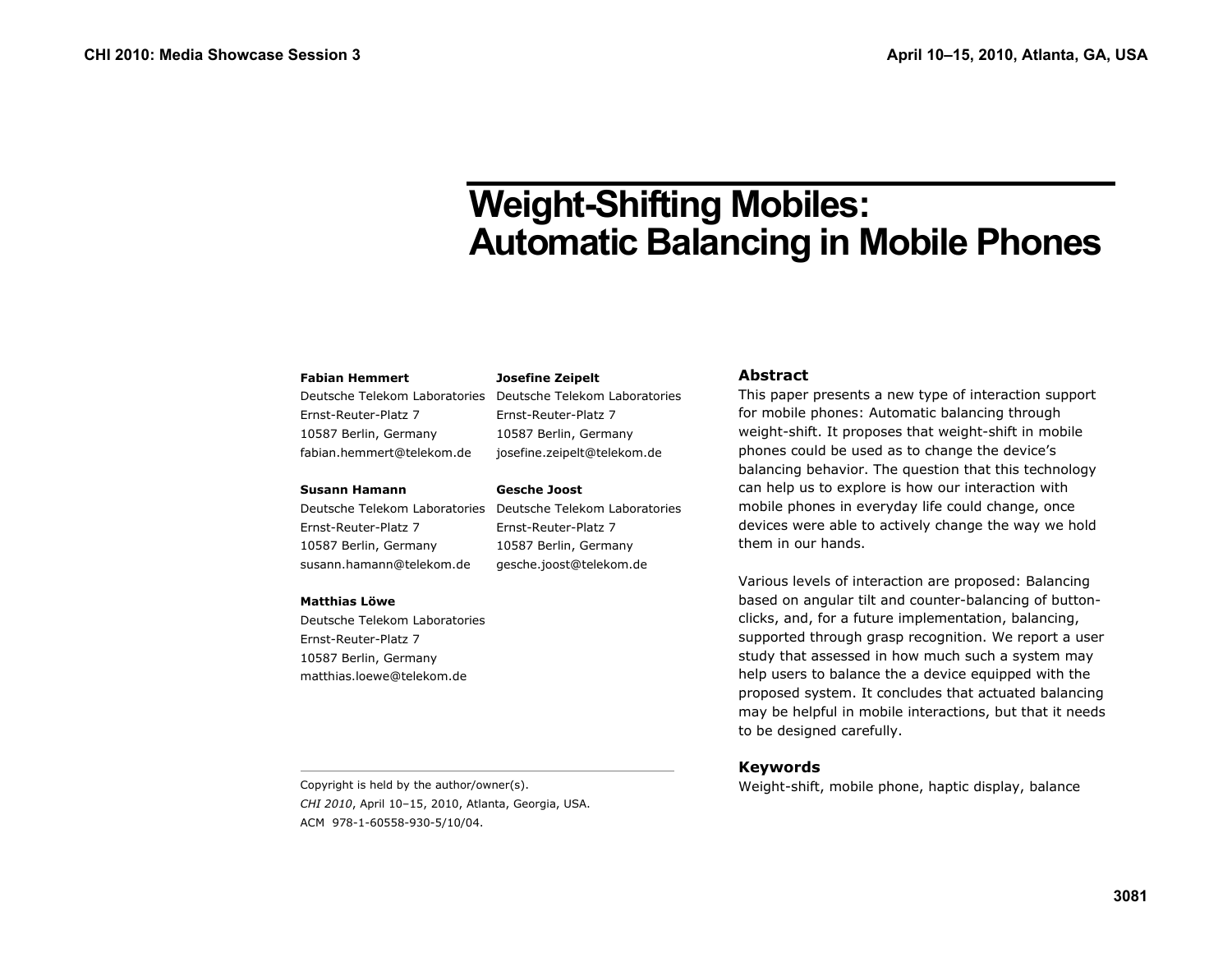

Fig. 1: Weight actuation, selfbalancing.



Fig. 2: Prototype, balanced on index finger.

# **ACM Classification Keywords**

H5.m. Information interfaces and presentation (e.g., HCI): Miscellaneous.

# **General Terms**

Design, Human Factors

# **Introduction**

Weight-shift in mobile devices has been previously proposed as a novel type of information display [4], and utilizing it to change the gravitational behavior of a mobile phone offers a broad new space of interaction design. The ability to perceive information through this channel has been the objective of previous studies, but utilizing balance itself seems to be inadequately explored.

# **Background**

This section reviews the literature that is related to this work, structuring it into the following subsections: Balance actuation and grasp-reactive mobile devices.

## *Balance Actuation*

Recently, Amemiya proposed a mass-shifting device, as to exert directional inertia on a walking user's hand [1]. Another recent example for balance actuation can be found in robotic systems  $[6]$  – a system that has also found its application in the Segway personal transporter [2]. However, in mobile devices, balance actuation can be found only rarely.

## *Grasp-Reactive Mobile Devices*

Grasp reactivity is a novel addition to mobile device research. Recent works by Lee [5] and Wimmer [7] propose systems that change modes in the device's software depending on grasp.

Combining the two of these domains of research may provide a basis for a novel type of interactivity: Smart devices that prevent letting them fall, by balancing themselves (Fig. 1).

# **Prototype**

The presented prototype consists of a weight-actuated box (Fig. 2), measuring 155x33x48mm, enabled to sense motion and tilt through an accelerometer. The motor-driven mass on its inside weighs 20g, while the entire apparatus weighs 107g. The 100mm motor fader that drives the weight is able to move the weight through the device at various speeds, two of which we compare in the study described below.

# **Applications**

We propose three explorative applications for the reported system. These include an angle-determined variant, a click-counterbalancing variant, and a graspreactive variant.

# *Tilt by Angle*

Moving the weight according to the angle of the device may allow for a simple counter-balancing of tilt movements, e.g. if the device is bound to tilt over and fall out of the user's hand (Fig. 3).

# *Click Counterbalancing*

Operating on touch screens usually involves the exertion of a force onto them. This may cause an outbalancing of the device. Weight-shift may provide a way to counter-balance these actions, and furthermore provide a haptic feedback (Fig. 4).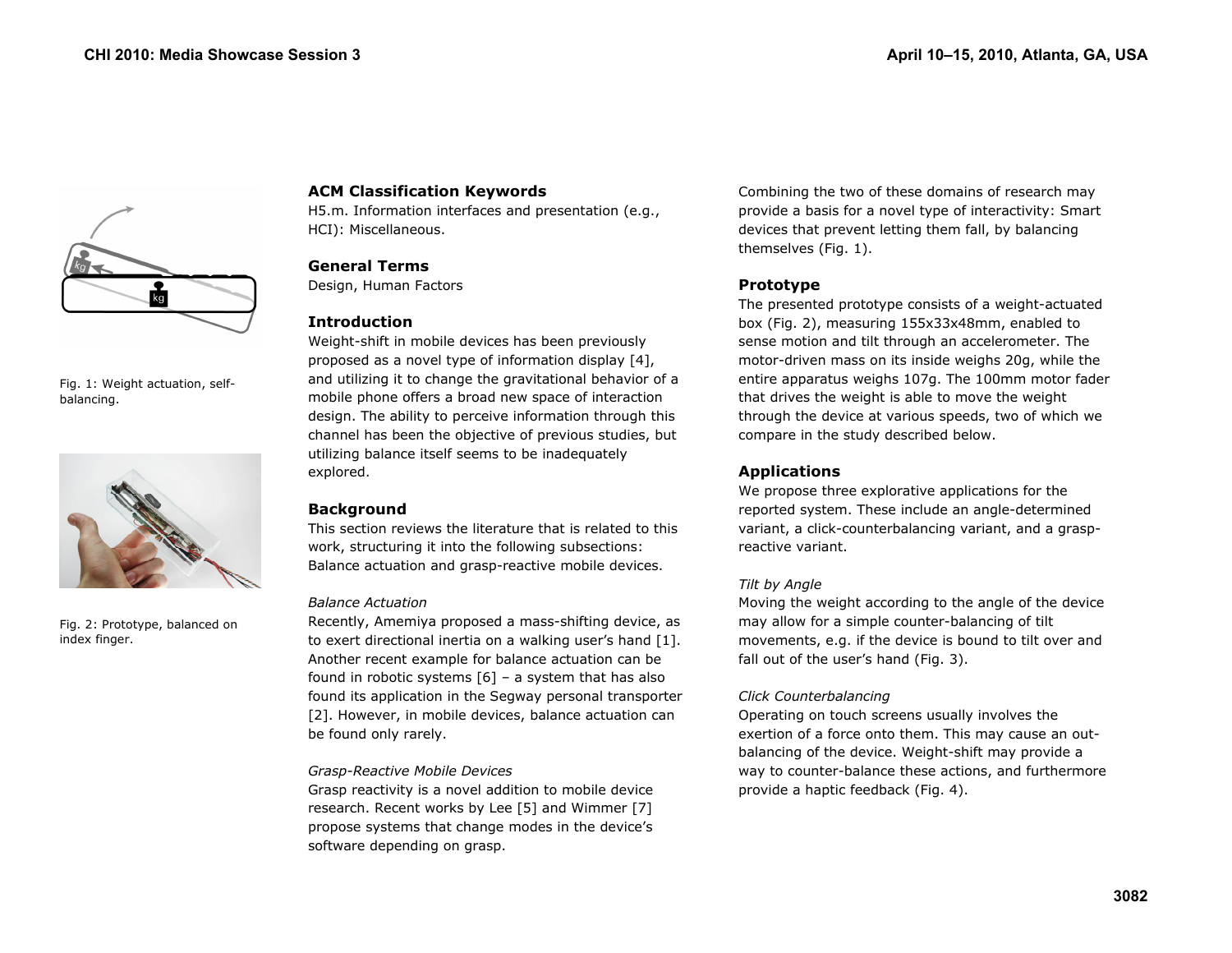

Fig. 3: Angle determination through tilt.



Fig. 4: Counterbalancing clicks.



Fig. 5: Reacting to grasp.

### *Grasp Reactivity*

This proposal adds another layer of hardware: A touchsensitive bottom. This bottom may be used to have the internally moving weight place itself over the user's hand or finger. Adjusting the device's center of gravity to where it is held may lead to improved balancing behavior, and may therefore change the way how we manually interact with devices, just in the way we hold them (Fig. 5).

Single-handed operation of a mobile device is often desirable, and a balancing device may be helpful in this context: The thumb could be used for input across the entire device, while it balances itself on the remaining fingers. This is especially the case when the keyboard of the device is located particularly far towards its bottom.

## **User Study**

Prior to answering the bigger questions of how such technology may change the way we interact with mobile devices, it appears necessary to clarify its boundaries. A pilot user study was carried out to assess this matter.

12 users (5f, 7m, Ø 28.8 yrs.) participated in the study. They were handed the mobile phone-shaped prototype that allowed for the proposed actuation. In the study conducted, users were instructed to run their finger over a path, projected on a wall in front of them, with the device balanced on this particular finger. In the pre-study, in which users completed 20 movements, the measured items were error rate (each dropping of the device was considered a error; the device was loosely affixed to the users' wrists) and time on task.

The pre-study indicated that having users decide the speed of following the path themselves might leave too many variables uncontrolled. The task was then adjusted in that a moving target was now projected on the wall, following a path (Fig. 6), which the users had to track with their fingers, balancing the device. The animation was played in two speed conditions, MOV2 (2s duration) and MOV4 (4s duration), each of which intermittently was the first to be presented to the users.

The prototype was tested in three conditions: SLOW, FAST and OFF. In OFF mode, the weight remained in the device's center, regardless of the angle it was tilted to. In SLOW mode, the weight moved at 20.1cm/s, in FAST mode, it moved at a speed of 25.7cm/s. In both FAST and SLOW modes, the weight moved to a position that was determined by the device's angle to the ground. The maximum angle before it fell off a single balancing finger was, in OFF mode, 40°, and in SLOW and FAST mode 60°.

Users were introduced to the system and its modes in a training phase, in which they were asked to balance the device on one finger. One third of the users started the experiment with the automatic balancing deactivated, while the other two thirds started the experiment with the functionality enabled, respectively in SLOW and FAST mode. All users completed six trials, combining each speed condition with each mode in pseudorandomized order. Users completed 20 movements along the path, the measured item was error rate. After each trial, users filled out a questionnaire that assessed the hedonic and pragmatic quality of the system [3]. They were interviewed afterwards, and asked for their experiences with the device.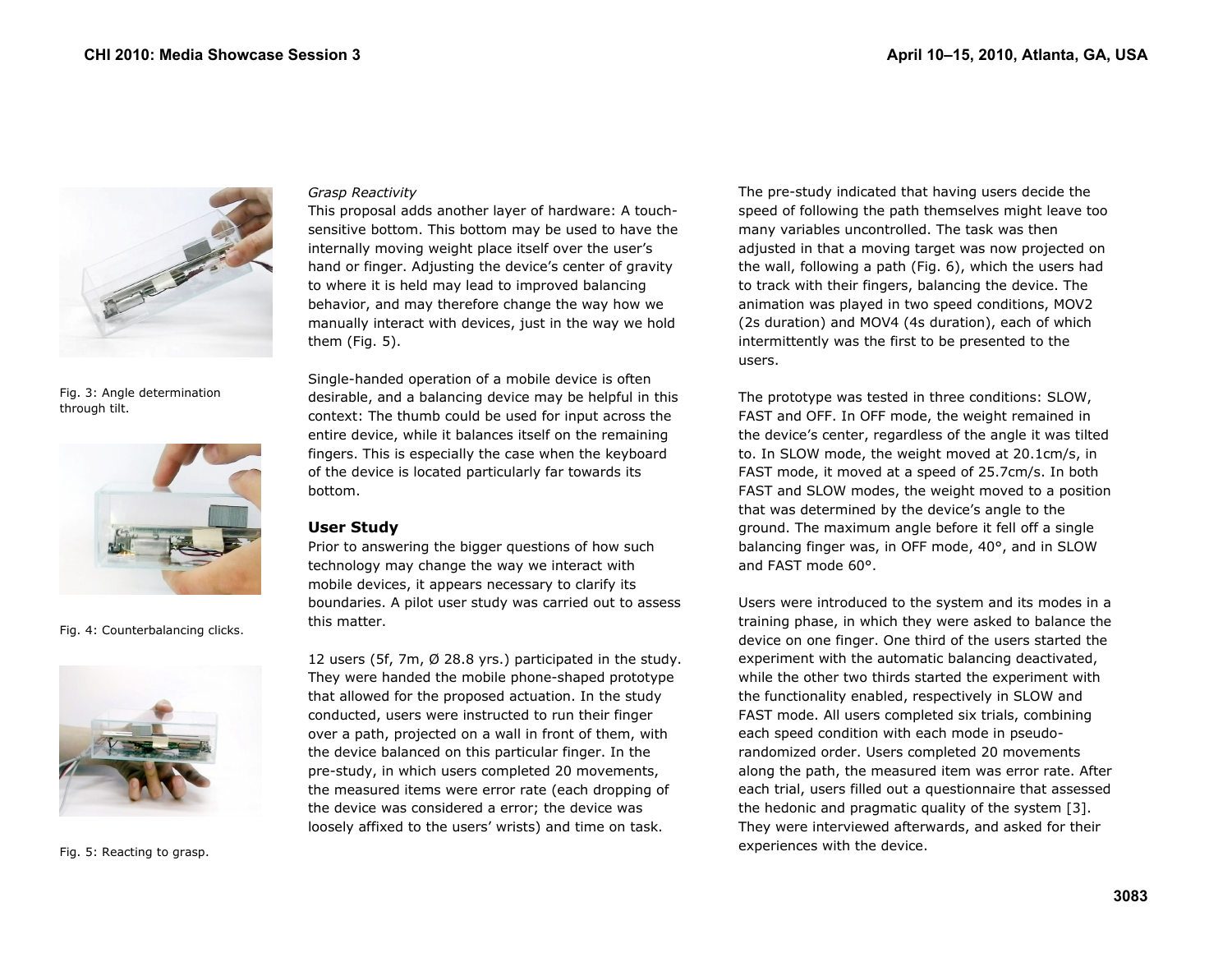

Fig. 6: Task illustration. Balanced prototype and projected path.



Fig. 7: Mean error and Standard Deviation for MOV2 condition.

# **Results**

We compared error frequencies between the SLOW, FAST and OFF modes, for each of the speed conditions. For the MOV4 (low speed) condition, no significant differences were found between the three modes ( $X^2_{df}$  =  $_{2. N = 12} = 1.632$ ,  $p_{1-tailed} = .232$ ). For the MOV2 (high speed) condition, a significant difference was found through a MANOVA  $(X^2_{df = 2, N = 12} = 12.67, p_{1-tailed} =$ .001), SLOW being the least error-prone mode ( $M<sub>SLOW</sub>$  $= 1.00$ , SD = 1.34), before FAST ( $M_{FAST} = 2.33$ , SD = 1.92) and OFF ( $M_{OFF} = 4.92$ , SD = 2.75) (Fig. 7).

We found differences in the scales for 'Hedonic Quality' between FAST and OFF  $(T_{11} = 3.644, p = .004)$ , with higher ratings for FAST ( $M = 4.57$ , SD = 0.76) than for OFF ( $M = 4.00$ ,  $SD = 0.78$ ). For the comparison between SLOW and OFF, we found significant differences on the scales for 'Pragmatic Quality' ( $T_{11}$  = -3.424,  $p = .006$ ) and 'Hedonic Quality' ( $T_{11} = 4.244$ , p = .001). Users favored, on the pragmatic scale, the OFF condition ( $M = 4.69$ , SD = 0.80) over the SLOW condition ( $M = 3.94$ ,  $SD = 0.98$ ), and responded inversely on the hedonic scale, favoring the SLOW condition ( $M = 4.55$ , SD = 0.47) over the OFF condition  $(M = 4.00, SD = 0.78)$ .

In the interviews, users stated that they would prefer a 'more calm style of movement' for the system, the interaction should be more 'unobtrusive'. Other users reported that they 'did not trust the device' in its balancing actions, and that 'mobile phones do usually not fall out of the hand'. Users appreciated that the interaction was, reportedly, 'proactive' and 'potentially useful' in situations in which holding the phone can be paid only little attention, and also when placing the phone on a non-even surface. Besides varying levels of trust towards the device, users typically fell into one of two groups: One group had the opinion that being supported by the device took away their competence, the other group appreciated the support.

## **Discussion**

The error frequency comparison revealed differences between the three modes the device was tested in. The speed of the weight moving in the device seems to have an impact on the performance, with the SLOW mode, in our case, leading to lower error rates than the FAST mode. The OFF mode was the most error-prone, which indicates that the functionality indeed helped users in performing the task.

The questionnaire results indicate that the 'moving weight' modes (SLOW and FAST) are differently accepted than the non-moving mode (OFF). Users were appealed by the moving conditions, but perceived the OFF mode, even though they performed worse, more useful. This may be due to acceptance issues towards the system.

It appears that users generally appreciated the functionality, even though they may have difficulties in attuning to the feeling of a automatically balancing device.

# **Conclusion and Outlook**

The system allows for supportive interventions in mobile phone haptics, and exploring such technology seems worthwhile in the light of technology advancing. As for the proposed system, it appears necessary to investigate which ratio of responsivity and accuracy is appropriate: A too quickly reacting system may feel too hectic in hand, while a too smoothly reactive system